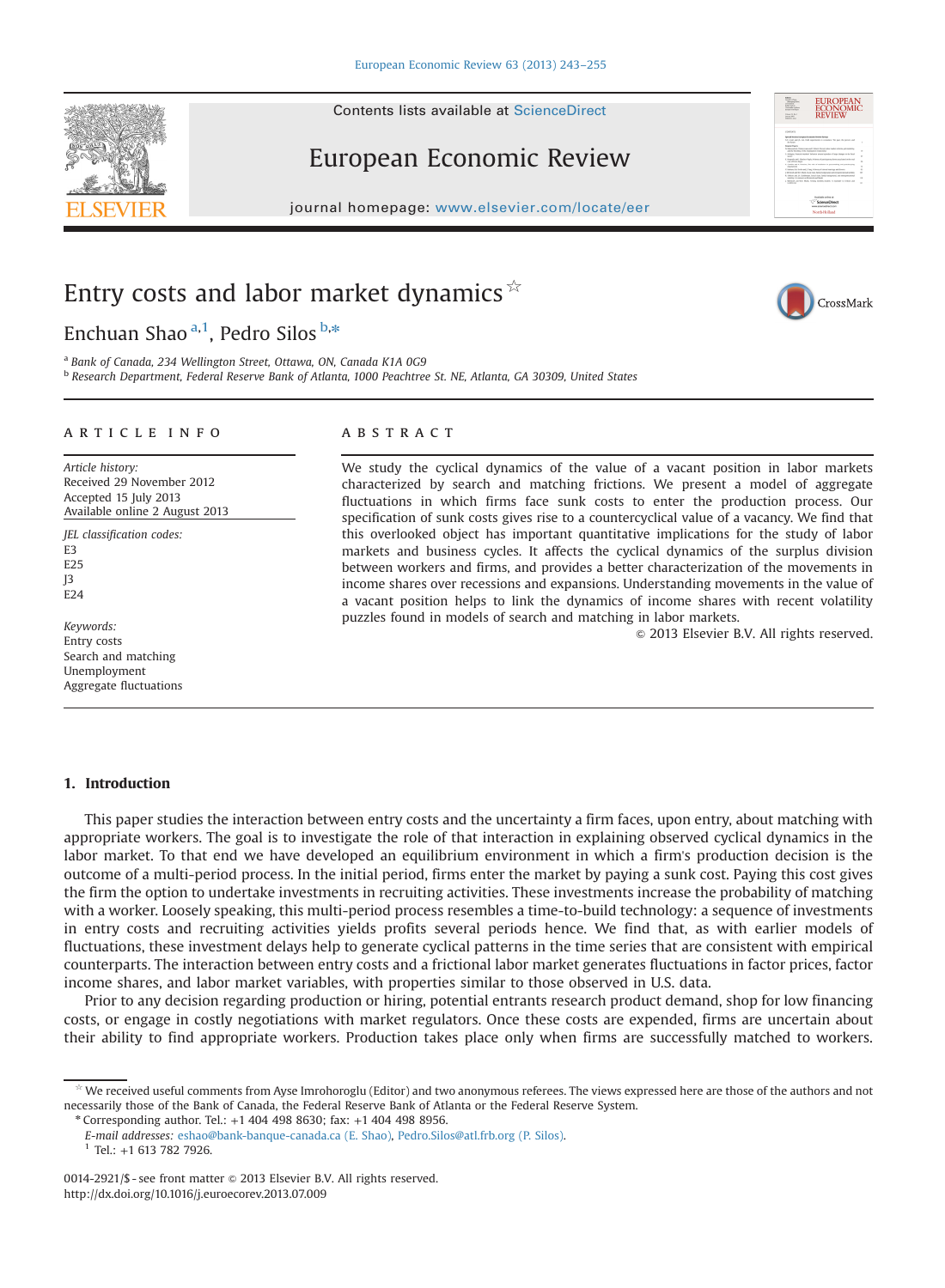Elsewhere, $2$  work has shown that entry costs propagate shocks in otherwise standard equilibrium models of fluctuations, but literature has assumed frictionless markets for capital and labor. We construct an environment in which firms produce commodities employing workers and capital and enjoy monopoly power when selling their output. Monopoly power results from each firm producing a differentiated variety of a consumption good. As firms enter and exit the market, the total number of varieties available varies over time. We assume that firms are required to pay an entry cost by renting capital and producing a certain amount of goods. After paying the entry cost, firms search for workers in a frictional labor market. In that market, firms post vacancies or ads in order to attract workers. The novel aspect of our setup is that it gives rise to an endogenously time-varying value of a vacant position. To see why, note that in typical models with frictional labor markets, the value of a vacancy is zero due to the free entry assumption. In the environment that we construct, a vacancy has positive value because firms need to incur entry costs before they are allowed to post a vacancy and hire workers. The equilibrium value of a vacancy is such that firms are indifferent between paying the sunk cost, allowing them to post a vacancy and staying out of the market. This equilibrium value is also time-varying. The reason is that entrants rent factors of production to pay for the sunk cost, and the efficiency of these factors is affected by the same shocks that generate aggregate fluctuations. As the prices and quantities of these factors vary with aggregate conditions, so do the expenditures that entrants undertake. In equilibrium, these expenditures must equal the value of a vacancy.

Sunk costs result in amplification and propagation effects: they slow the adjustment of vacancy postings and job creation as entrants react sluggishly to a shock. The efficiency of factors of production rises in booms, accelerating the entry of firms and making the posting of vacancies and as a result employment is more responsive to positive aggregate shocks. In other words, total vacancy creation results from both the hires of existing firms and the hires of new entrants. Moreover, assuming some degree of monopolistic competition increases the amplification and propagation of shocks relative to a perfectly competitive economy. The degree of market power matters because the prospect of higher profits increases the ability of firms to face the cost of entry.

An important element in search and matching models is the surplus division between workers and firms. In the data, we proxy this division using labor's share in total output. We use the cyclical dynamics of that variable as an additional dimension with which we judge our model. In models where entry of firms is free, the adjustment of labor market variables is too abrupt. This rapid adjustment makes the reaction of wages and profits too strong, forcing the correlations of labor's share to be close to minus one. In the models we present below, the moderate adjustment brought about by sunk costs of entry tame that correlation, generating more realistic dynamics.

We find that the amplification and propagation effects are largest (and the model's implications are closest to the data) when the value of a vacancy is countercyclical. Parameterizations that result in a procyclical value of a vacancy behave much like an environment where firms face no entry costs. This result does not imply that the mechanism that amplifies shocks in our environment is isomorphic to having a countercyclical vacancy posting cost in a model with free entry. The analogy made earlier between sunk entry costs and a time-to-build technology should make that point clear. Vacancy posting costs that exogenously drop in booms will amplify shocks, but the persistence and propagation effects that are prominent here are absent.

This paper's focus is not to explain the behavior of a different set of variables than that of the previous literature. Rather, we continue with a well-established tradition of using equilibrium business cycle models to explain quantitatively the statistical properties observed in aggregate time series. The first examples in that literature have focused on series such as consumption, investment, and output. More recently, labor markets have taken a prominent role with the advent of equilibrium search and matching models. Although the interest here has been mostly on the dynamics of wages, unemployment, and vacancies, studies in this area have not disregarded the behavior of series that were the focus of earlier literature. This paper contributes to that body of equilibrium business cycle studies. The framework that we construct improves existing models by matching the behavior of factor prices and factor shares. But the mechanism also amplifies productivity shocks at the firm level into cyclical movements in labor market variables, bridging the gap between model and data. The level of amplification our mechanism achieves is in line with that of [Hagedorn and Manovskii \(2008\).](#page--1-0) Their calibration, while successful in matching the volatility of labor market variables, is somewhat controversial as it implies a small difference between the values of employment and unemployment for the average worker. We view our mechanism as providing an alternative which does not rely on a large workers' threat point and which still describes the data remarkably better than standard parameterizations (e.g. [Shimer, 2005](#page--1-0)). The success in matching labor market dynamics does not come at the expense of failing to match business cycle dynamics of consumption or output. With its better fit of the data, our study highlights the importance of fluctuations in the value of a vacancy and, as a result, it also highlights a shortcoming of the extant literature. The existing body of work in search and matching models emphasizes fluctuations in the value of a filled job, eliminating the possibility of any kind of dynamics in the value of a vacancy by the free entry assumption. Studies in this area include [Andolfatto \(1996\),](#page--1-0) [Merz \(1995\),](#page--1-0) [Shimer \(2005\)](#page--1-0), and many others.<sup>3</sup> The dynamics in the value of a vacancy are center to our analysis, in particular how those dynamics interplay with those of other variables in the labor market. Regarding the emphasis on the value of a vacancy, a possible exception in the literature is [Fujita and Ramey \(2007\)](#page--1-0). These authors posit exogenously acost for firms to enter the labor market that is increasing in the level of aggregate

 $2$  See [Bilbiie et al. \(2012\)](#page--1-0).

<sup>&</sup>lt;sup>3</sup> Some other examples are [Hagedorn and Manovskii \(2008\),](#page--1-0) [Hall \(2005\),](#page--1-0) and references in [Rogerson et al. \(2005\)](#page--1-0).